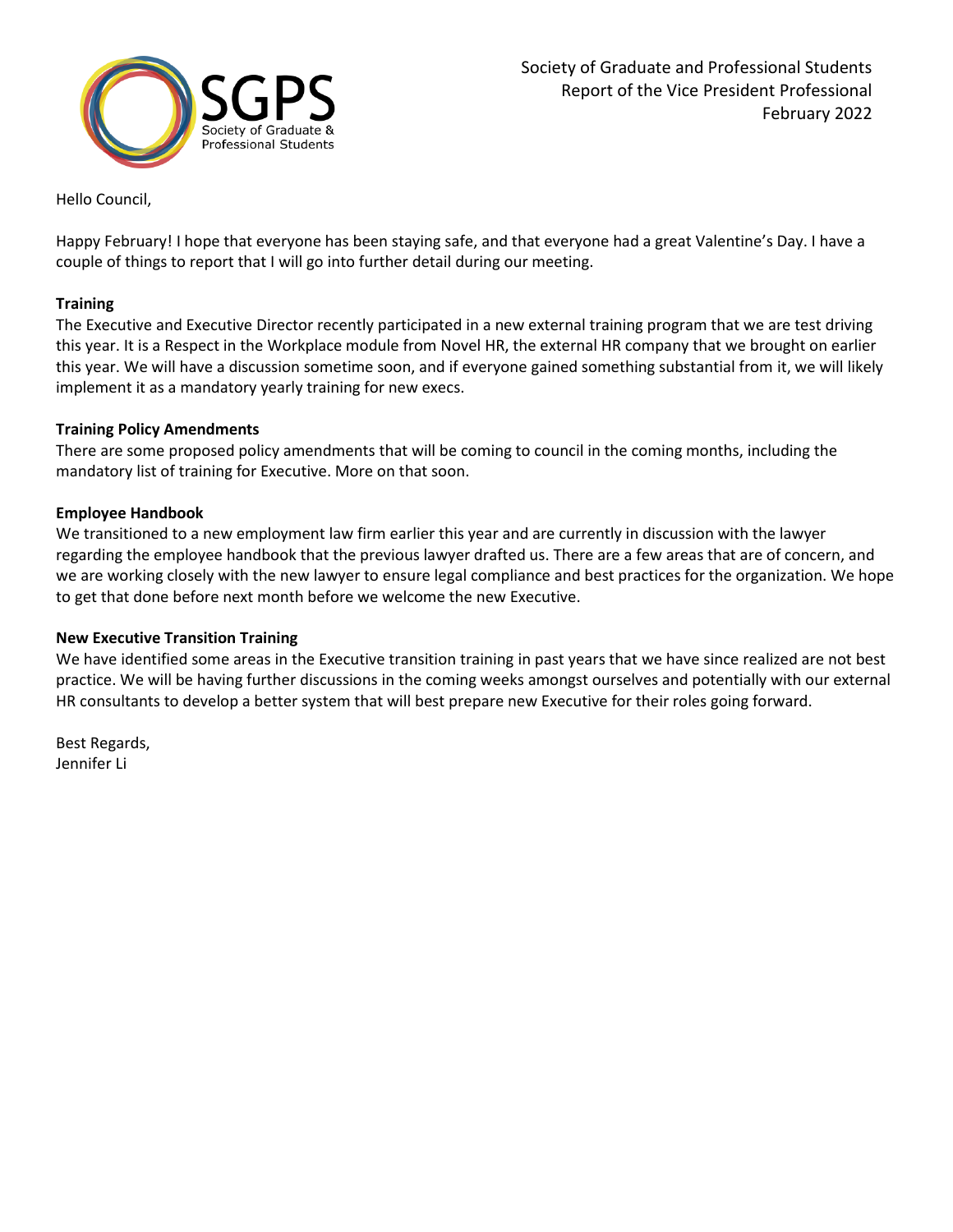

Good evening council!

A very happy belated Valentine's day to you all!

I will be presenting a year-to-date spending report later on in this meeting, however I will take this time to present a update to our bursary funds.

|               | Dental     | International | Emergency | Activity | Mental Health |
|---------------|------------|---------------|-----------|----------|---------------|
| Fund starting | \$9,500    | \$14,500      | \$9,000   | \$1,500  | \$5,000       |
| Total used    | \$9.311.25 | \$13,800      | S4.445.74 | \$820    | \$1,250       |
| Remaining     | \$188.75   | \$700         | S4.554.26 | \$680    | \$3,750       |

\*\*\*Table reflects projected funds to be released by Feb/21/22

At this time and in light of the projected deficit, once the bursary fund has been exhausted it will be closed. I will give another update to the bursaries at next council.

Thank you!

Courtney Bannerman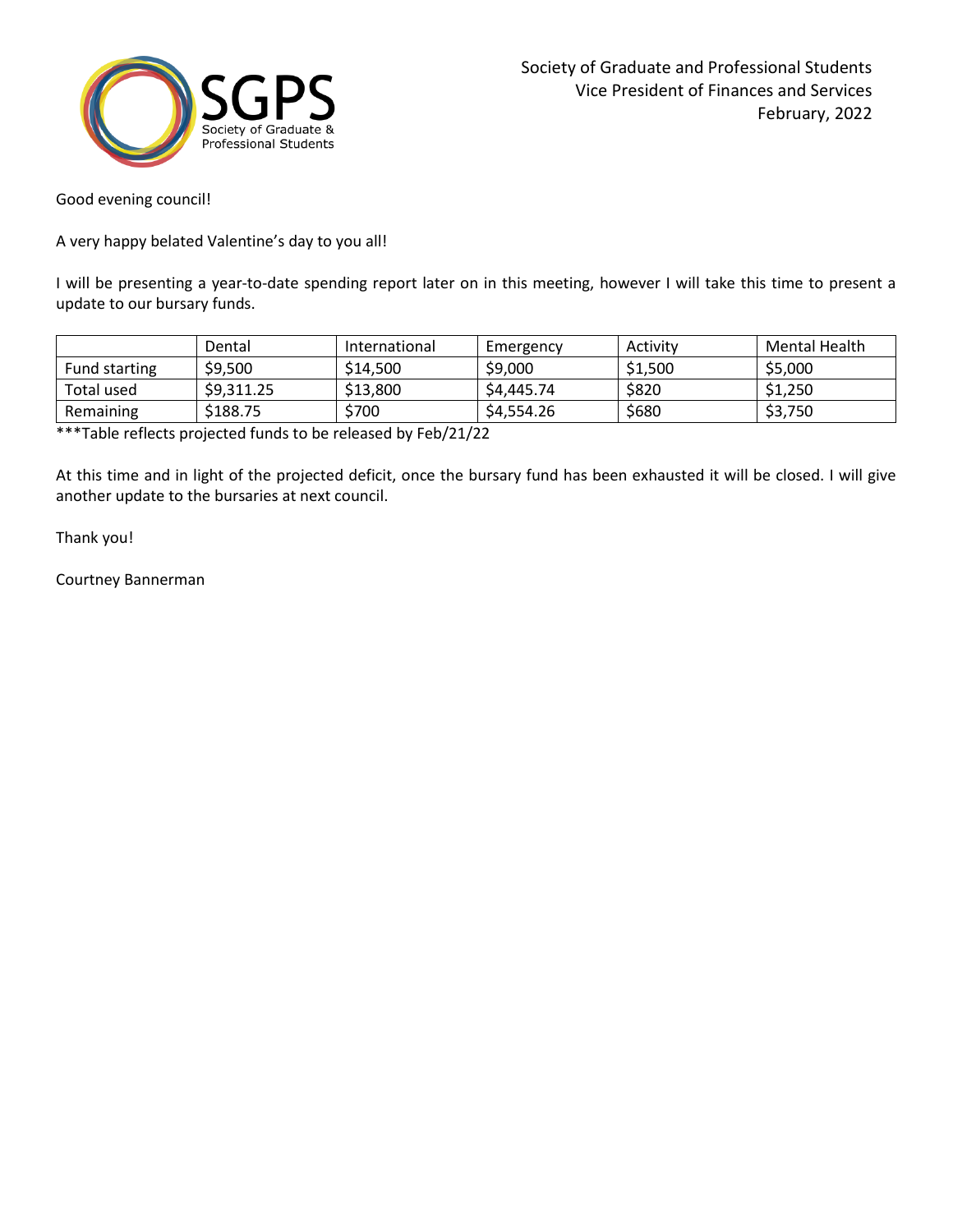

Hello everyone,

I hope that you are all doing well. Since the start of the new year Keira and I have been quite busy planning virtual events and challenges for this upcoming semester. We are very excited to share them with you all and hope that you will come out and join us.

# **Upcoming Events:**

# **Superbowl Guess the Score Challenge:**

*Contest Closes Saturday February 12th at 11:00 PM*

Calling all football fans, fantasy season may be over, but we have one more challenge for you! If you think that you can correctly guess the final score of Superbowl LVI, fill out the form linked below. The participant who guesses closest to the final score will win a \$25 prize.

Bengals or Rams? Cast your vote in our form [here.](https://forms.office.com/pages/responsepage.aspx?id=aPKMM2T7HUi15ZMx4X6StTgtrtjTaNxKgg6Wm6i4kLdUN0NRU0c4REdTVUZKVTlVSDBPMFo0NlRPVi4u)

# **NEDIC Education Session:**

*Thursday February 17 th 3:00-4:30 PM*

The National Eating Disorder Information Centre (NEDIC) is offering a free 90-minute education session for all Queen's Students and Employee's. This session aims to help the audience with their understanding of how the post-secondary environment could contribute to the development of an eating disorder. By attending this session, you will gain an in depth understanding of various resources available to you, to help you become more eating disorder informed.

Registration is FREE and is now open! Participation is limited, make sure you [register](https://forms.office.com/pages/responsepage.aspx?id=aPKMM2T7HUi15ZMx4X6StTgtrtjTaNxKgg6Wm6i4kLdUQkhJREkzUEMwTjlTUVVCSzFYOFJTM0RTTi4u) to secure your spot.

# **Cooking with Gramma's:**

*Wednesday February 23rd 5:00-7:00 PM*

In partnership with Queen's University Office of Faith and Spiritual Life, the SGPS will be Cooking with Grammas on Wednesday, February 23. Learn how to cook a healthy and delicious meal in the comfort of your own kitchen.

Spots are limited so [register](https://forms.office.com/pages/responsepage.aspx?id=aPKMM2T7HUi15ZMx4X6StTgtrtjTaNxKgg6Wm6i4kLdUNldDSjNPNUM2Q0NUU1AxUzVEQ1JINFJYMS4u) before 9am on February 18!

# **Feature Friday Contest:**

We will be running Feature Friday Challenges throughout our social media pages for the remainder of the semester. By participating in these challenges and interacting with our posts you will be entered into a monthly raffle for a \$25 prize.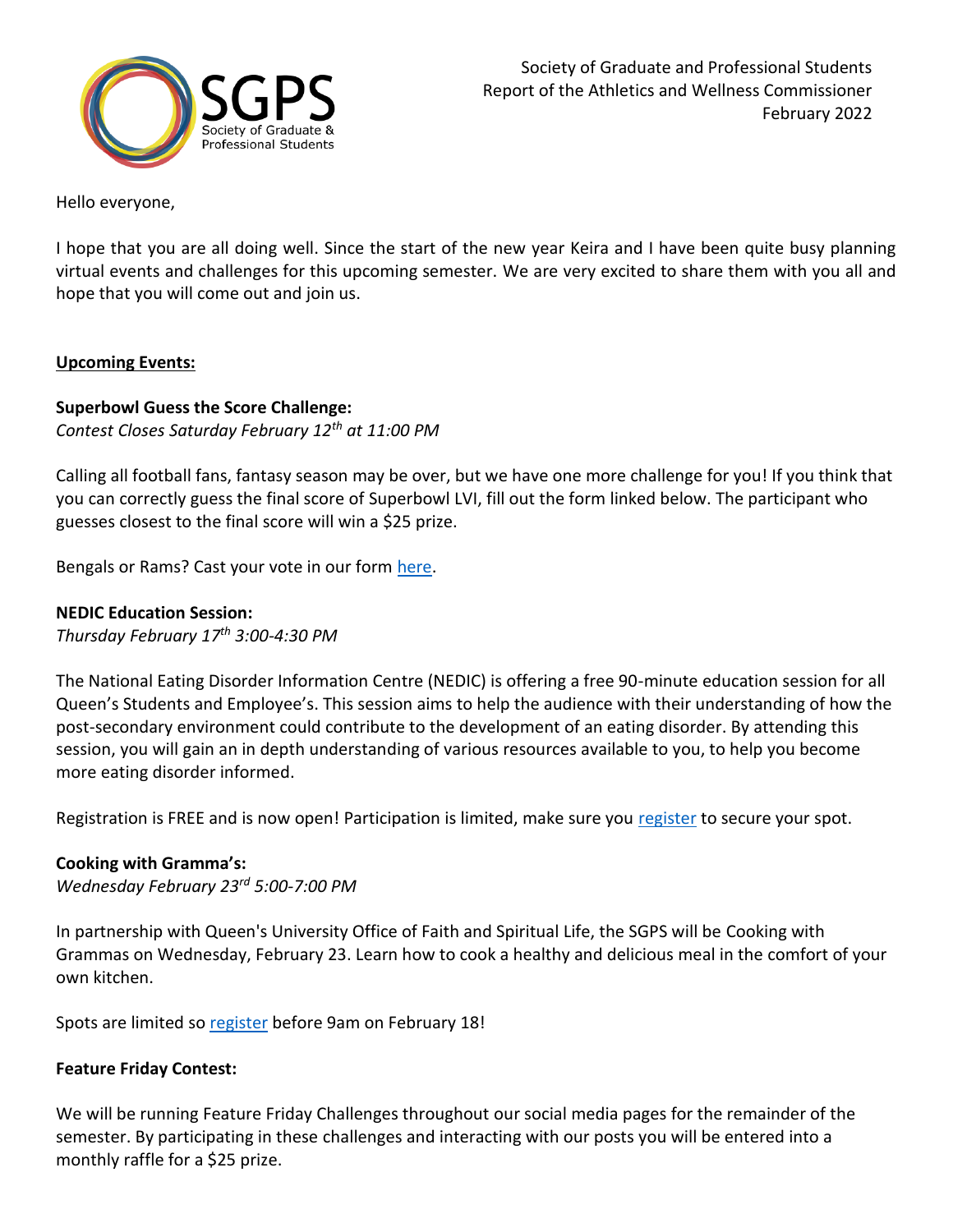Contest rules:

- By participating in our challenge (e.g. Go skating and tag the SGPS in a post or story showing that you are completing the challenge) you will receive 2 entries into the monthly raffle
- By interacting with our pages (e.g. liking or commenting on our posts, voting in our stories) you will receive 1 entry into the monthly raffle

For the week of Friday February  $11<sup>th</sup>$  to Friday February  $18<sup>th</sup>$  the challenge is to visit an outdoor skating rink. Make sure you keep checking our social media pages to stay up to date on these challenges.

# **Fresh Food Box Pick Up:**

*Thursday March 24 th Time TBD*

In partnership with the AMS Foodbank and the Peer Health Educators, we will be giving out free fresh food boxes on Thursday March 24<sup>th.</sup> Stay tuned for more details and a registration link coming soon.

I am excited for all the upcoming events and as always, please feel free to contact me (**[athletics@sgps.ca](mailto:athletics@sgps.ca)**) with any questions or comments about these or other events.

Sincerely,

Kassandra Coyle Athletics and Wellness Commissioner, SGPS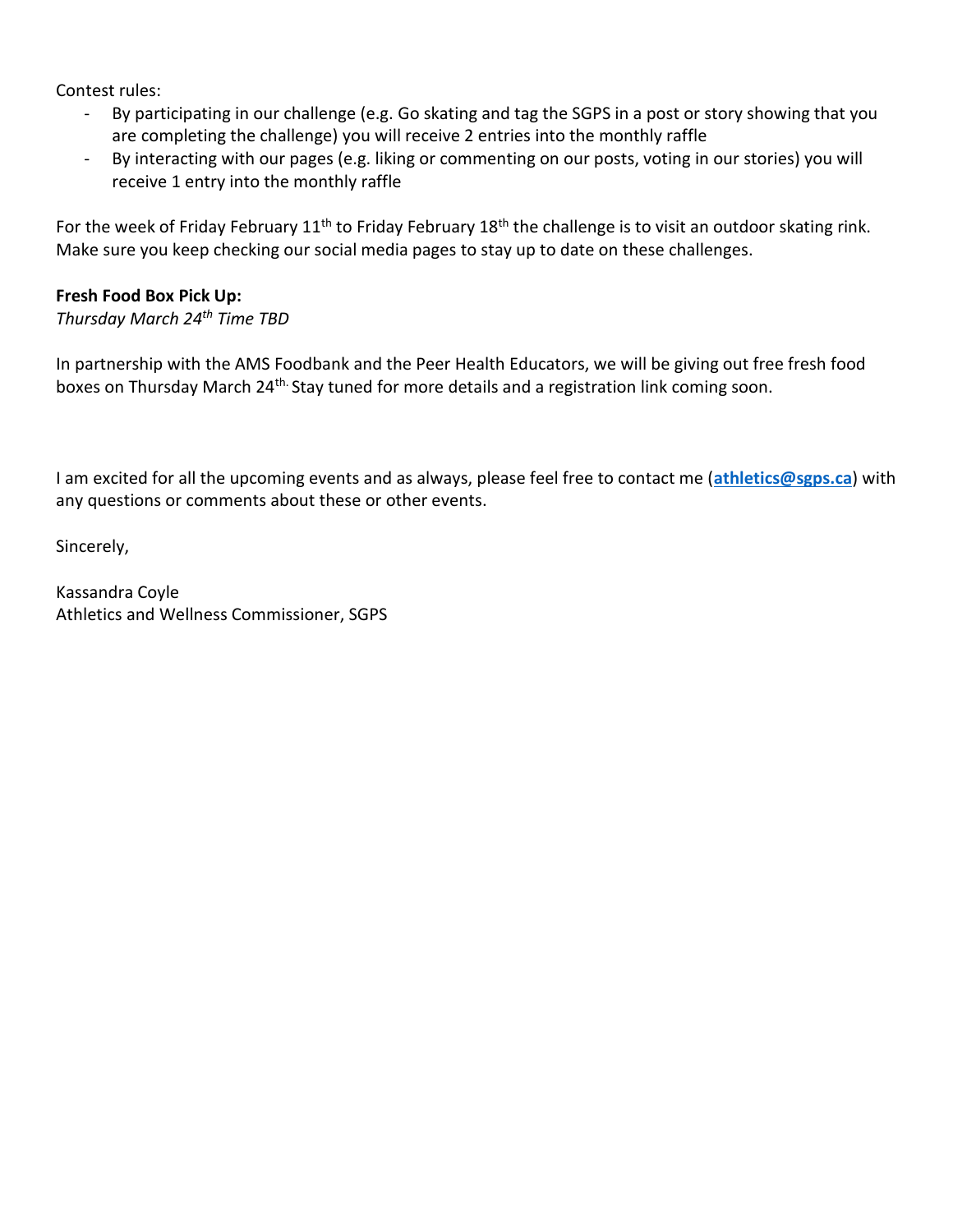

Aanii kina wiya/Hello everyone,

Since the last council meeting in January, I have the following updates to share:

- Attended the BIPOC Supports Working Group meeting on January 21st.
- Met one on one with the Queen's Law EDII Coordinator, Stacia Loft on January 26th.
- Facilitated the Indigenous Student Caucus meeting on January  $31^{st}$ .
	- $\circ$  Event and outreach promotional materials distributed to the Caucus to share.
	- $\circ$  Next meeting will be held on February 28<sup>th</sup>.
- Coordinated with Andria Burke to update the Indigenous Graduate Liaison profile on the SGPS Commissioners website banner.
	- o <https://sgps.ca/sgps-commissioners/>
- Facilitated the first Indigenous Reads Talking Circle gathering of the winter term for "Moon of the Crusted Snow" on January 31st.
	- $\circ$  The next gatherings will be held on February 14<sup>th</sup> and 28<sup>th</sup> @3 PM and registration will remain open until the end of the month!
	- o Email [indigenous@sgps.ca](mailto:indigenous@sgps.ca) to register or for more information.
- Completed planning and framework with 4 Directions Indigenous Advisor, Jessica Parks for the winter term Indigenous Writing Circle and will begin on February  $15<sup>th</sup>$  @9:30 AM and will proceed bi-weekly until the first week of April.
	- o Email [indigenous@sgps.ca](mailto:indigenous@sgps.ca) to register or for more information.

If you have any comments, questions, or suggestions please feel free to contact me [\(indigenous@sgps.ca\)](mailto:indigenous@sgps.ca).

Miigwetch/Thank you,

Duncan Stewart SGPS Indigenous Graduate Liaison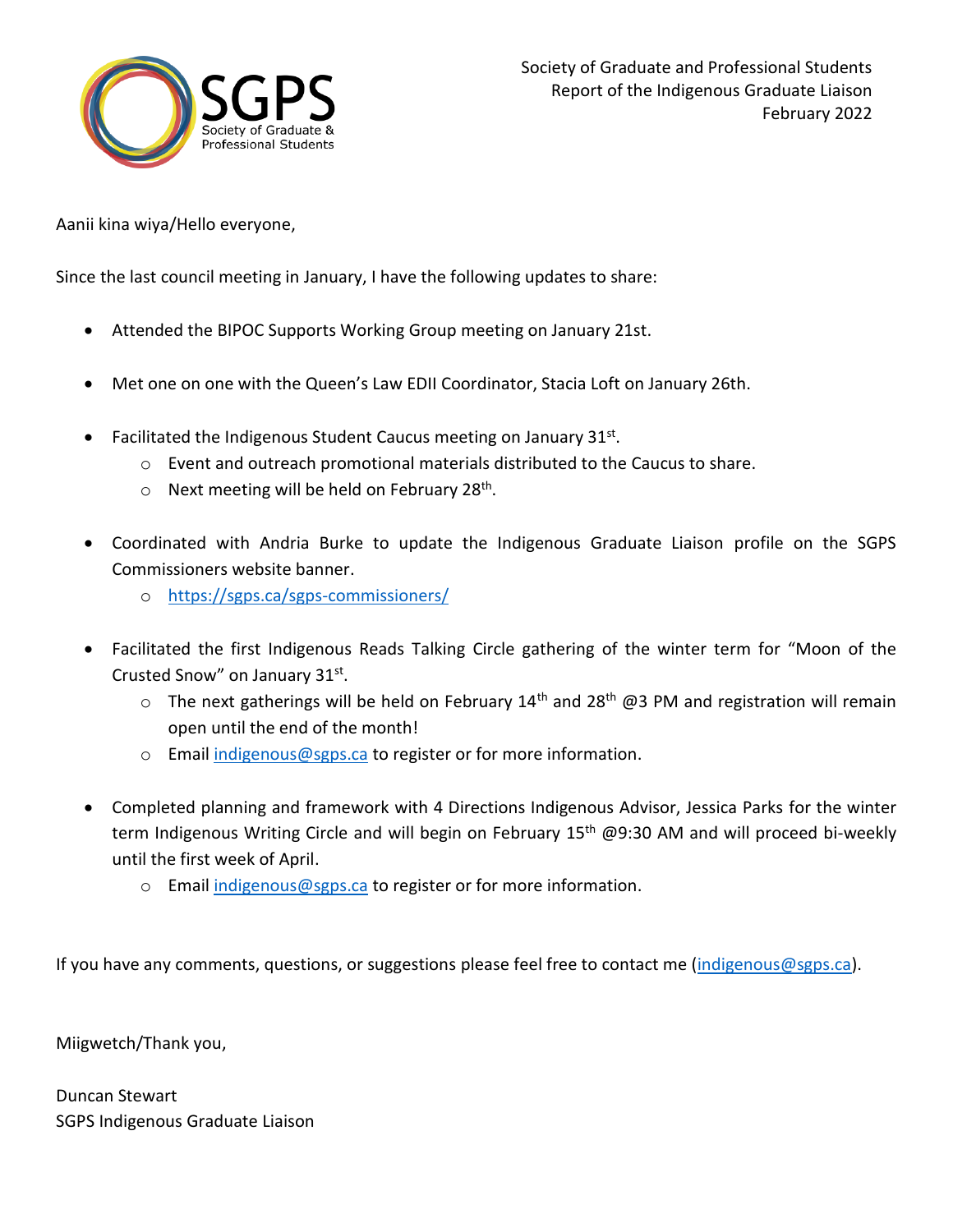

Hello everyone,

I hope everyone has had a good start to their semester.

During the last month, I have hosted a virtual speed-friending event. This event was focused on getting to know new people in a virtual setting and build more of a community. This was an event that was highly requested in the general survey, and we hope to be able to host a similar event in person later this semester. Derek has also started to take pictures for the recipe blog which we continue to develop in collaboration with the Athletics and Wellness team. If you have any ideas of recipes you would like to see featured, please reach out to me or Kassandra at athletics@sgps.ca.

As I was on leave during part of the last month, Derek has also taken on more responsibility and started planning some of his own events. Specifically we have the following event coming up:

**Virtual Eco workshop**: This eco workshop will focus on vegan cooking and reducing food waste. The event will take place on February 17<sup>th</sup> and will be hosted by an SGPS member.

Please share the information about this event as more information is posted on SGPS social medias.

Besides that, Derek and I are trying to navigate the new guidelines for in-person events and plan for more events both online and in person in the coming months.

If you have any comments, questions, or suggestions about these or any other future events, please feel free to contact me (social@sgps.ca).

Sincerely, Emilia Ganslandt Social Commissioner, SGPS